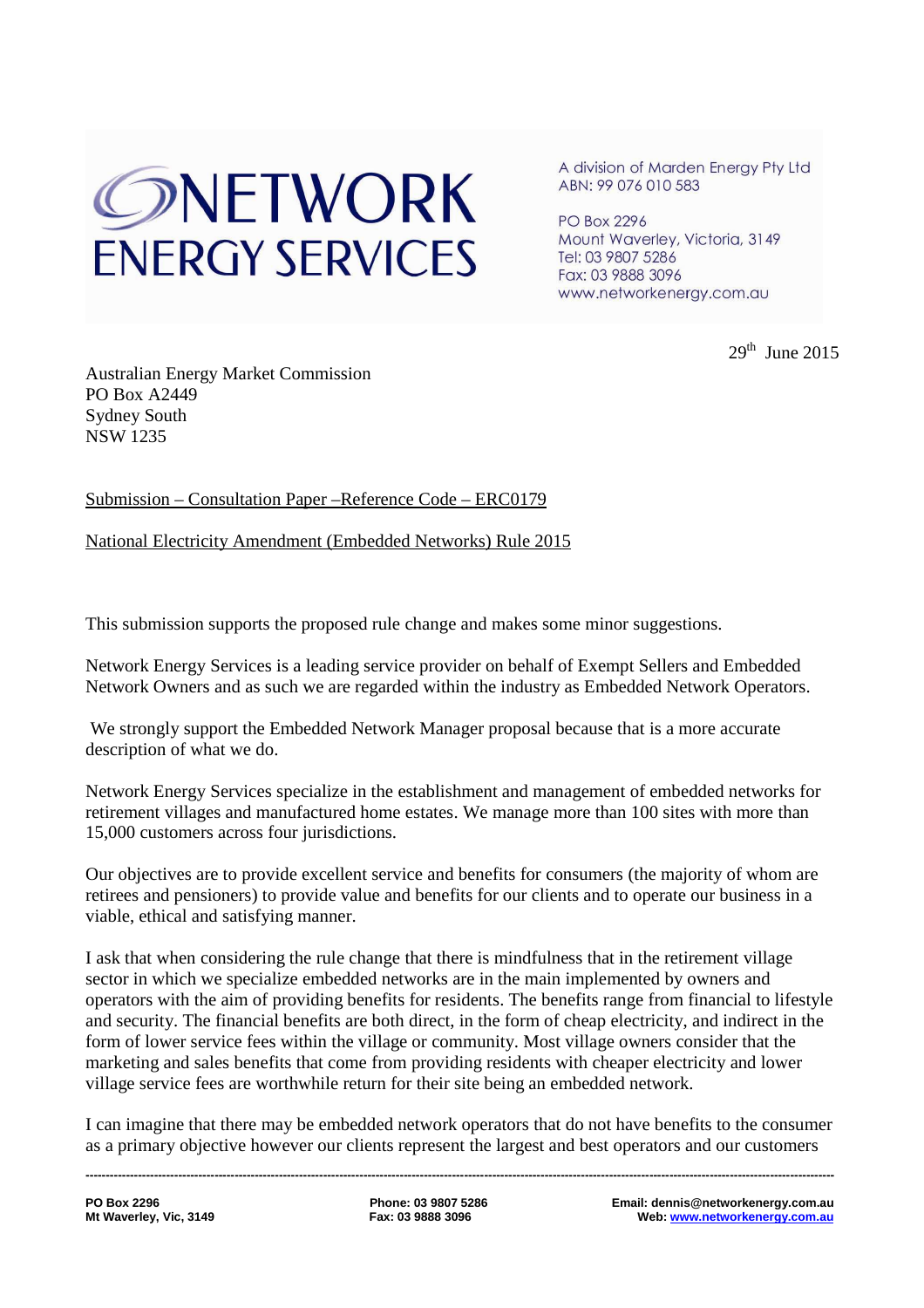constitute a very large proportion of retirement village embedded network customers and on behalf of our clients (who do have benefit to the consumer as a prime objective) and customers (that enjoy the benefits of their embedded networks) I urge AEMC to "not let the tail wag the dog" and to ensure that measures that are introduced do not add unnecessary costs and complexities for embedded networks that may hamper the good objectives that have been embraced by the majority of good embedded network owners and operators and in the process diminish benefits to consumers.

Our responses to the discussion follow. We have only responded to isues where our view might be relevant.

# **Question 1 Requirements to facilitate competition.**

- a) We have always taken a position as if customers had ROC (including the right to purchase from the Exempt Seller) and that the benefits from being a customer of the EN should be such that the consumer wants to stay with the Exempt Seller. We believe that it is not healthy for embedded networks to have captive customers hence we encourage guidelines that do allow EN customers access to retail market offers.
- b) No comment
- c) No comment

# **Question 2 Who should perform these functions?**

- a) Yes. The ENM role is a necessary improvement to the management and operation of embedded networks. ENM should have the knowledge and ability to ensure compliance, fairness and security for embedded network stakeholders and to be the channel between Off-Market and On-Market situations.
- b) The ENM should be accountable for all functions relating to the embedded network. The ENM should have agreements with the EN owner and EN operator (if different to the ENM) so the ENM is in a position to be accountable whilst at the same time respecting the roles of the other parties. Some functions may be conducted by others (such as energy supply contracting and meter provision) but the ENM should be in a position to monitor the service, compliance and performance of the embedded network. Ensuring that the EN is operating viably is important for clients and customers, as is ensuring that billing is correct with accurate metering, and that residents are assisted with access to hardship and concession benefits and security of supply for life support systems. Some functions can be outsourced or performed by others however the ENM must have complete overview if consumers and clients are to receive the most benefit and security.
- c) We strongly support the ENM concept. Fragmenting management of embedded networks increases the likelihood of problems and a lessening of benefits and security.

#### **Question 3 When is an ENM required?**

a) ENM should be mandatory for all registrable and individual embedded networks in order to ensure compliance, fairness, viability and security of embedded networks and electricity onselling.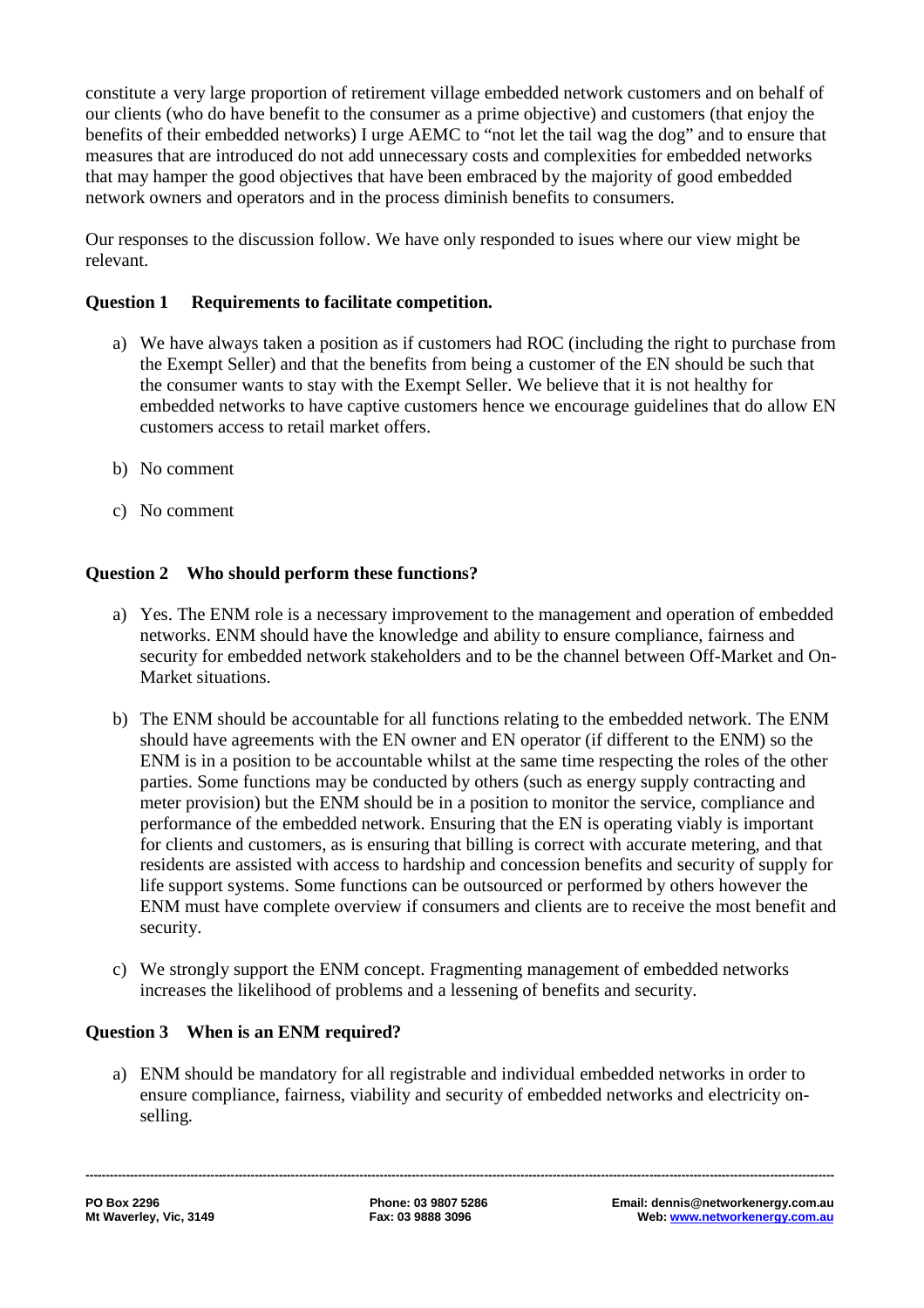- b) In general there may be no need for ENM for deemed EN however there are some situations where consumers may be left vulnerable if there is no ENM.
- c) See next comment
- d) There should be provision for AER to require appointment of an ENM for some deemed sites if there are numbers of consumers who would otherwise be disadvantaged by the absence of an ENM.

# **Question 4 Accreditation and governance of an ENM**

- a) The proposals seem appropriate however the extent of visibility within MSATS for ENM should be expanded. Problems have emerged where industry participants have not updated MSATS (invisible to ENO) with subsequent problems for EN customers and ENO. ENM may need to view NMI status for consumers that have ceased to be on- market customers to ensure that their status as off-market customers has been confirmed and vice versa.
- b) No comment.
- c) The requirements proposed all seem necessary.
- d) There needs to be incentive to appoint an ENM and a civil penalty provision can achieve that.

# **Question 5 Who can be an ENM?**

- a) The objective of having ENM is to ensure responsible and fair management of embedded networks and any party that can perform that role could be an ENM with the exception of any ENM that may have been de-registered as a result of incompetence or malpractice.
- b) No comment.

# **Question 6 Grandfathering.**

- a) No longer than two years and perhaps less
- b) No Comment

#### **Question 7 Transitional provisions.**

- a) The proposed transitional provisions seem appropriate.
- b) No comment

#### **Question 8 Implementation timing.**

a) The benefits to consumers from implementing the ENM proposal should not be delayed by other implementation projects.